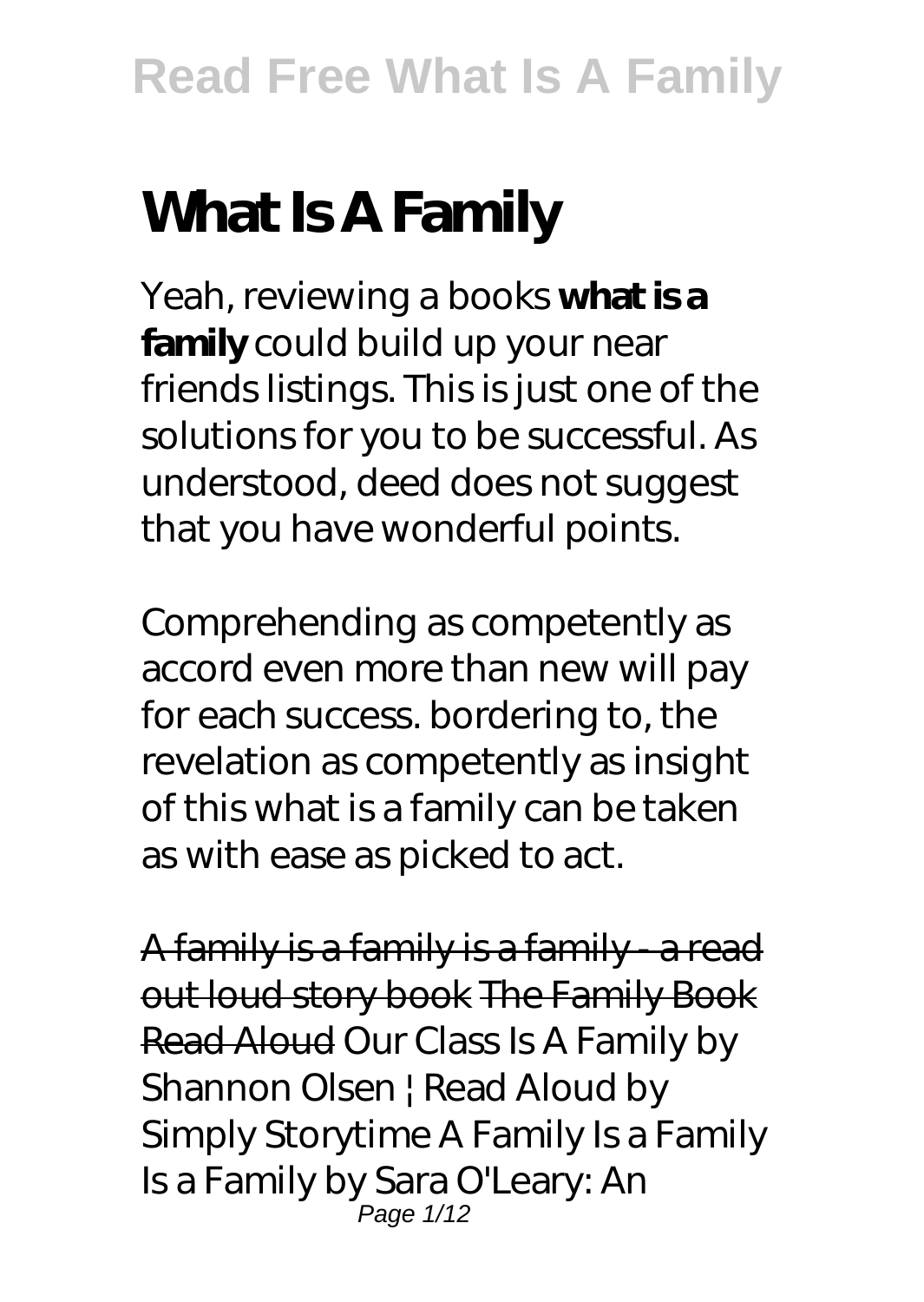*Interactive Read Aloud Book for Kids* Families reading \"What Is a Family\" Book *WHAT IS A FAMILY | Children's Book Trailer*

What Makes a Family? by Pam Munoz Ryan*LAE4416: The Family Book by Todd Parr My Family, Your Family, Our Families* READ ALOUD: All Kinds of Families by Mary Ann Hoberman Who's in a Family **Our Class is a Family (Literally Cultured Read Aloud)** What makes a Family **A Family is a Family is a Family** THE FAMILY BOOK | CHILDREN'S BOOK READ ALOUD | STORYTIME READ ALOUD BOOKS We Are Family By Patricia Hegarty | Children' s Story Books Read Aloud The Great Big Book of Families by Mary Hoffman and Ros Asquith story time with Laura's Story Corner Me and My Family Tree by Joan Sweeney **Storytime Pup Children's Book Read** Page 2/12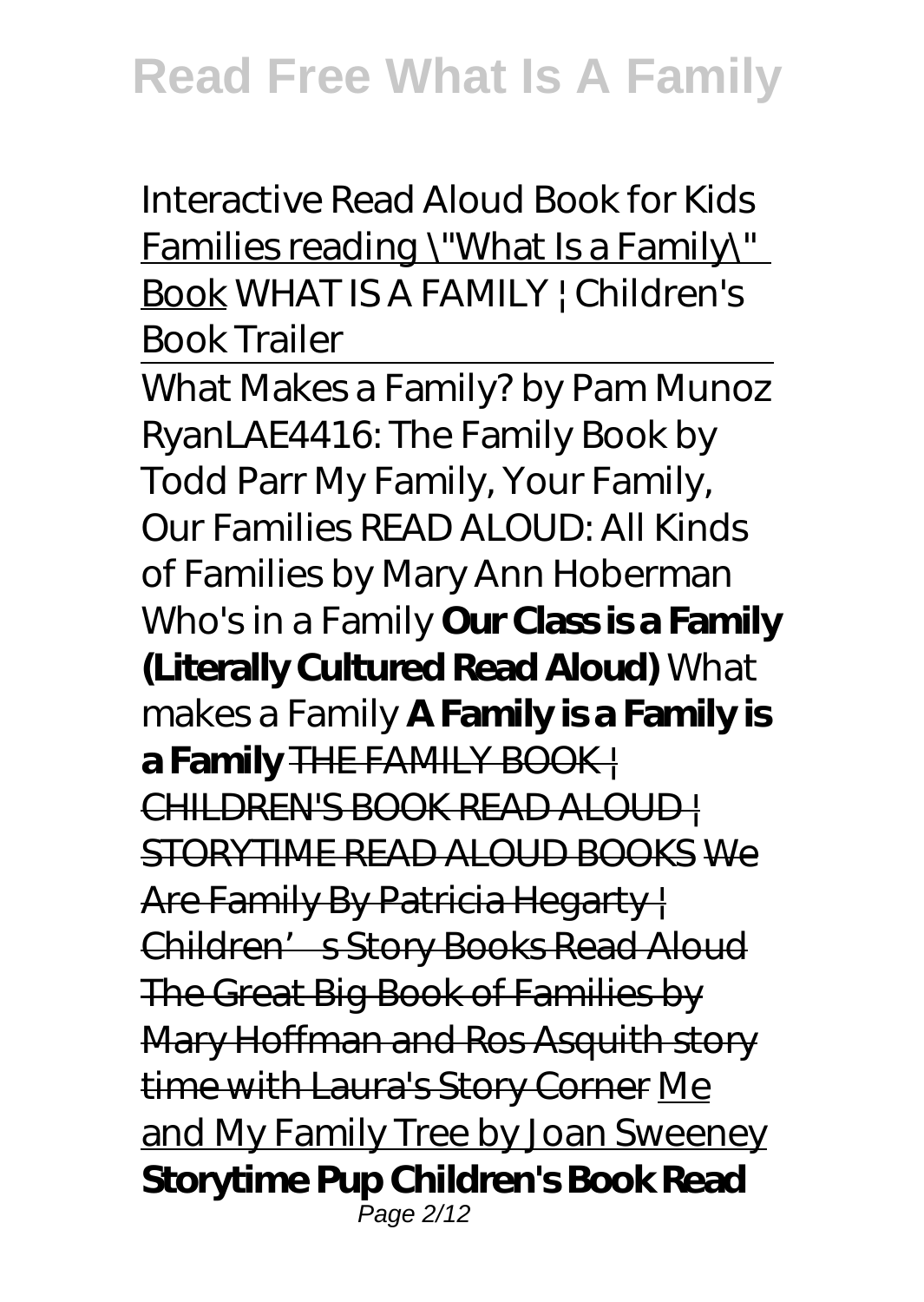**Aloud: Chris's Family Celebration. Stories for Kids.** A Family is a Family is a Family - Read Aloud Book for Kids #family #diversity #multicultural What Is A Family family noun (SOCIAL GROUP) A1 [ C or U + sing/pl verb ] a group of people who are related to each other, such as a mother, a father, and their children: A new family has/have moved in next door. I come from a large family - I have three brothers and two sisters. He doesn't have any family.

FAMILY | meaning in the Cambridge English Dictionary Family definition is - the basic unit in society traditionally consisting of two parents rearing their children; also : any of various social units differing from but regarded as equivalent to Page 3/12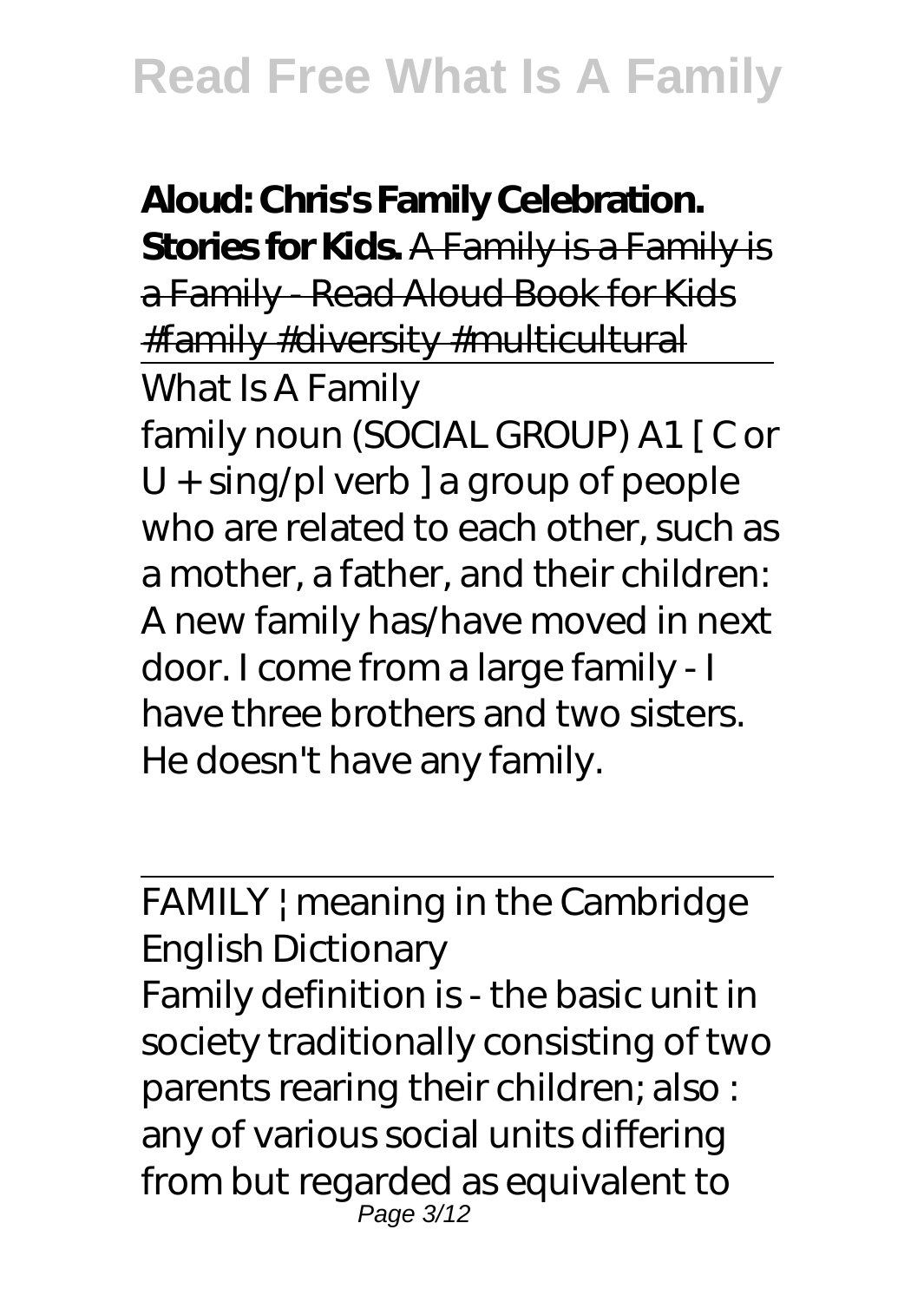#### the traditional family.

Family | Definition of Family by Merriam-Webster a basic social unit consisting of parents and their children, considered as a group, whether dwelling together or not: the traditional family. a social unit consisting of one or more adults together with the children they care for: a single-parent family.

Family | Definition of Family at Dictionary.com Family is defined as a specific group of people that may be made up of partners, children, parents, aunts, uncles, cousins and grandparents. An example of a family is a set of parents living with their children. Page 4/12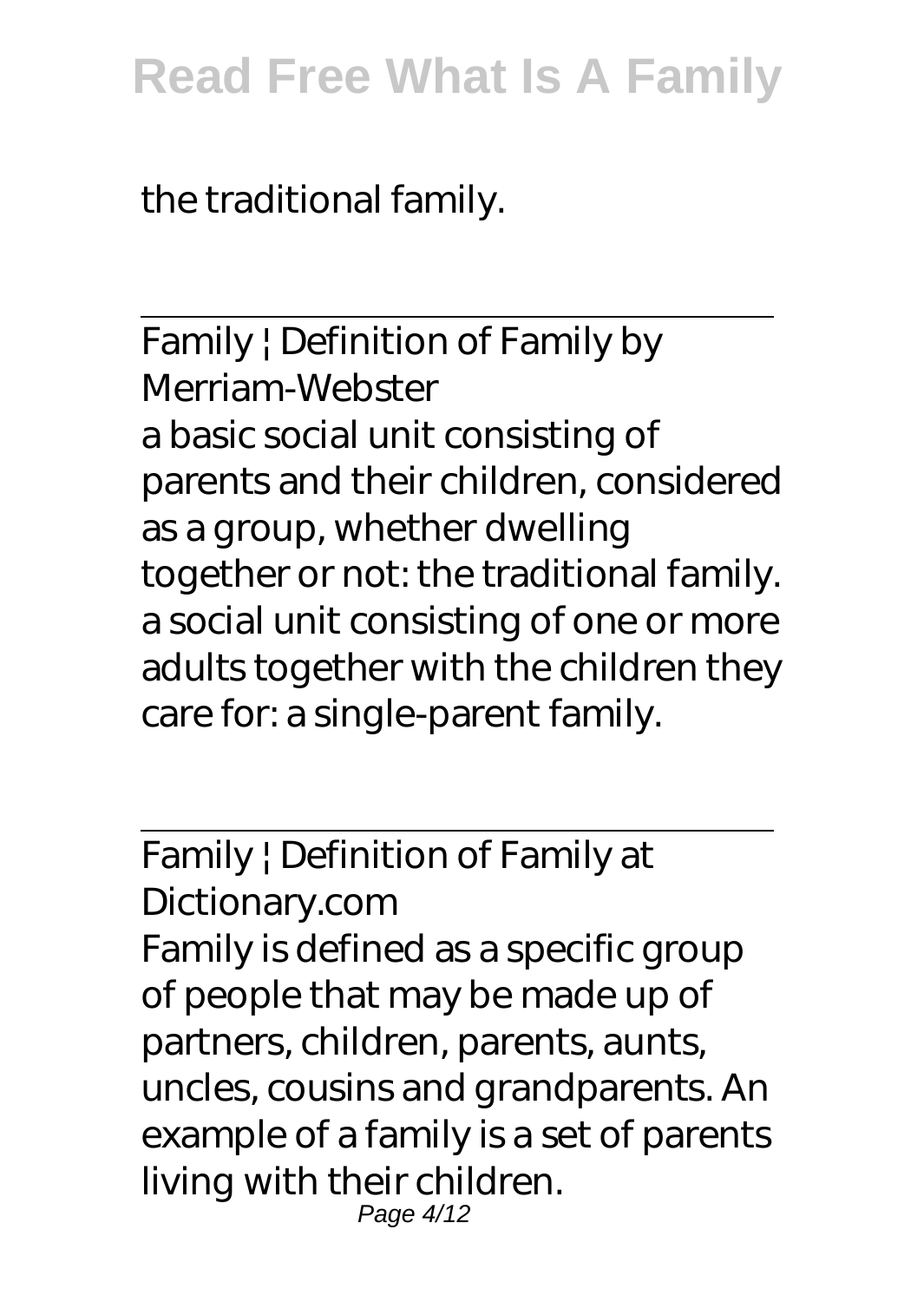FAMILY | 52 Definitions of Family - **YourDictionary** One definition is "a fundamental social group in society typically consisting of one or two parents and their children." While this definition is a good starting point, there are several modern family structuresthat are excluded by this definition, such as childless couples or other variations on the family unit.

Meaning of Family | LoveToKnow In doing so, researchers impose their definitions on the people being studied. For example, the U.S. Census Bureau defines a family in the following manner: "A family is a group of two people or more (one of Page 5/12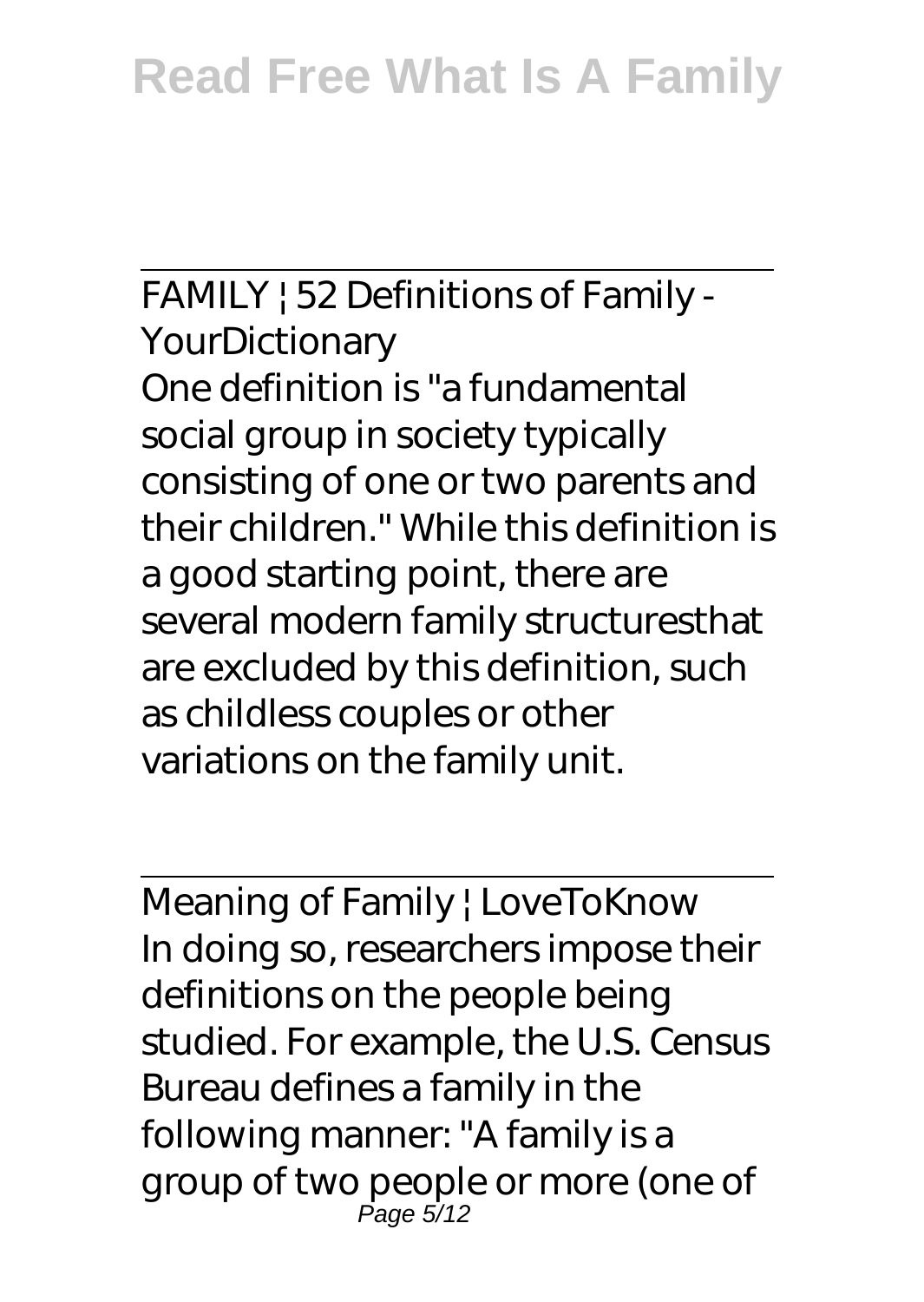whom is the householder) related by birth, marriage, or adoption and residing together."

What is a family? | National Council on Family Relations Functionalist sociologists tended to define the family as consisting of two parents in a committed relationship,living together with their children. Postmodern and other sociologists have much broader definitions. Sociologists do not agree on one standard definition of  $'$  the family'.

What is the Family? – ReviseSociology A family of orientation refers to the family into which a person is born. A Page 6/12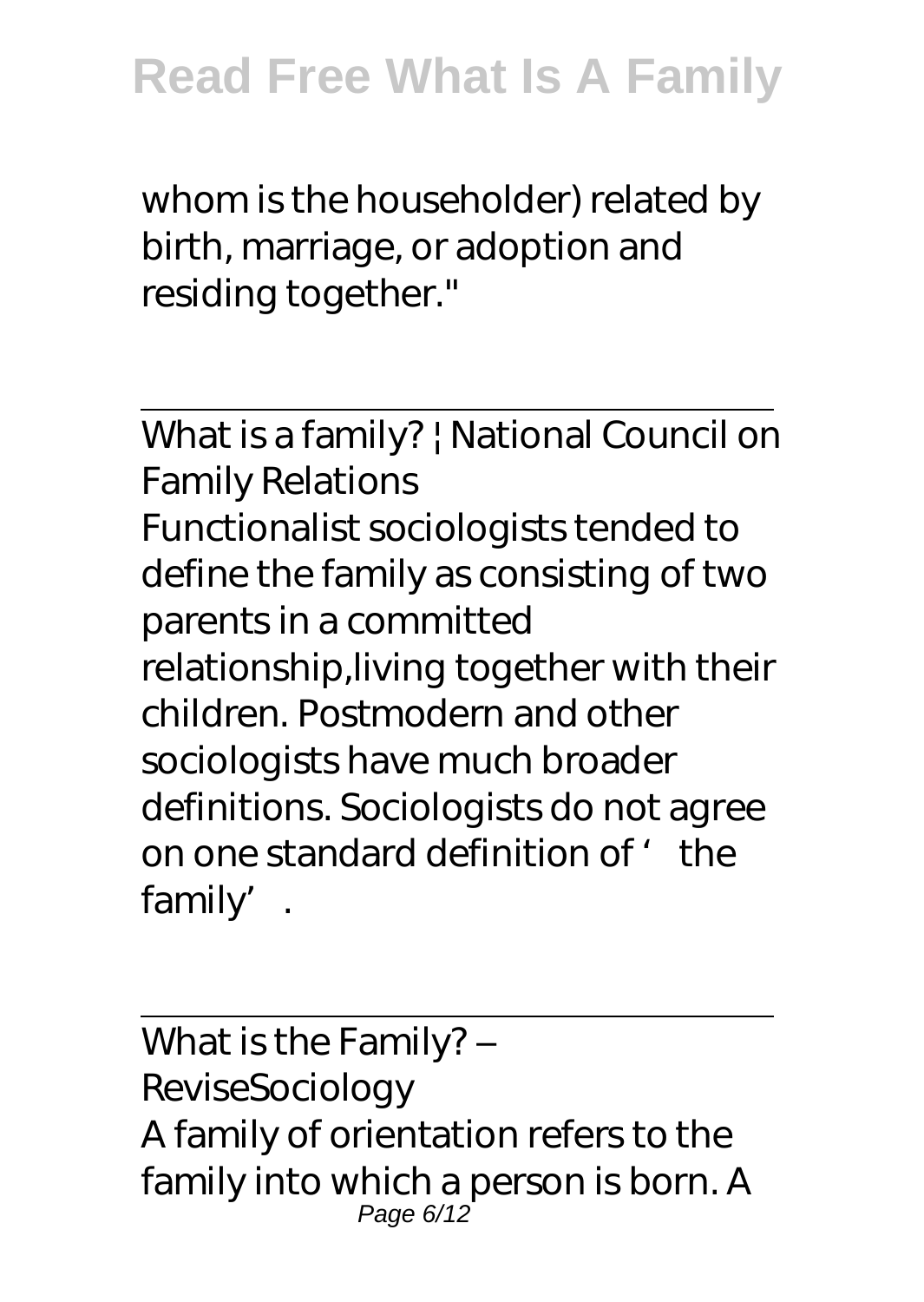family of procreation describes one that is formed through marriage. These distinctions have cultural significance related to issues of lineage.

Reading: Defining Family | Sociology What Is the Meaning of a Traditional Family? The family structure in the traditional way is considered to be a family that involves 2 married people who provide stability and care to their biological child. Still, this 2-parent, nuclear family has become in time less predominant, and various alternatives of family forms have become more frequent.

What Are the Different Types of Family Structures? Page 7/12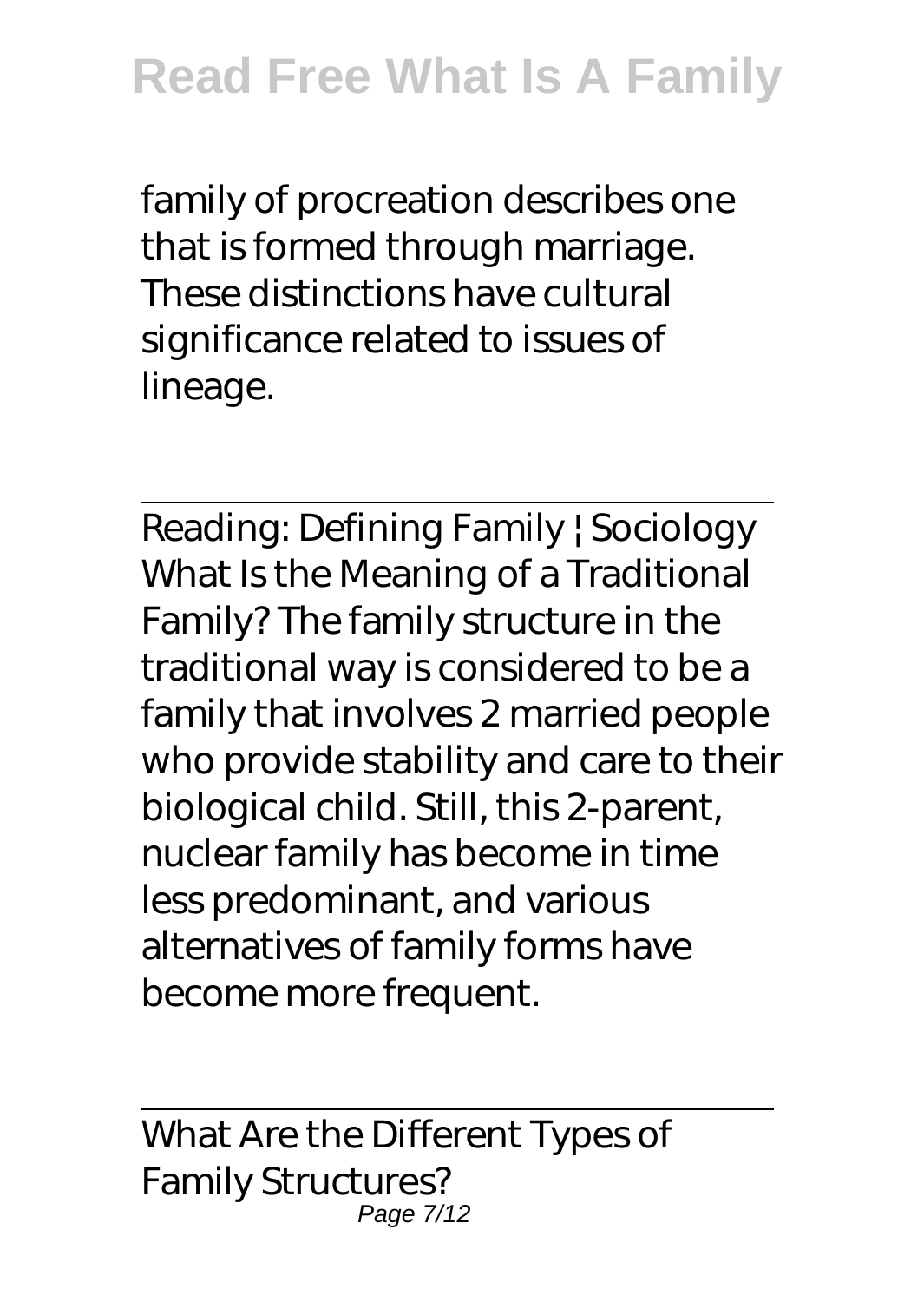What is a Family? Strictly speaking, your family are the people to whom you are related, by birth or marriage. Family can be divided into close family and extended family. Your close family includes spouses, parents and siblings, whilst an extended family includes in-laws, uncles, aunts, cousins and so on.

Family: 7 Reasons Why Family is Important in Life ...

In human society, family (from Latin: familia) is a group of people related either by consanguinity (by recognized birth) or affinity (by marriage or other relationship). The purpose of families is to maintain the well-being of its members and of society. Ideally, families would offer predictability, structure, and safety as Page 8/12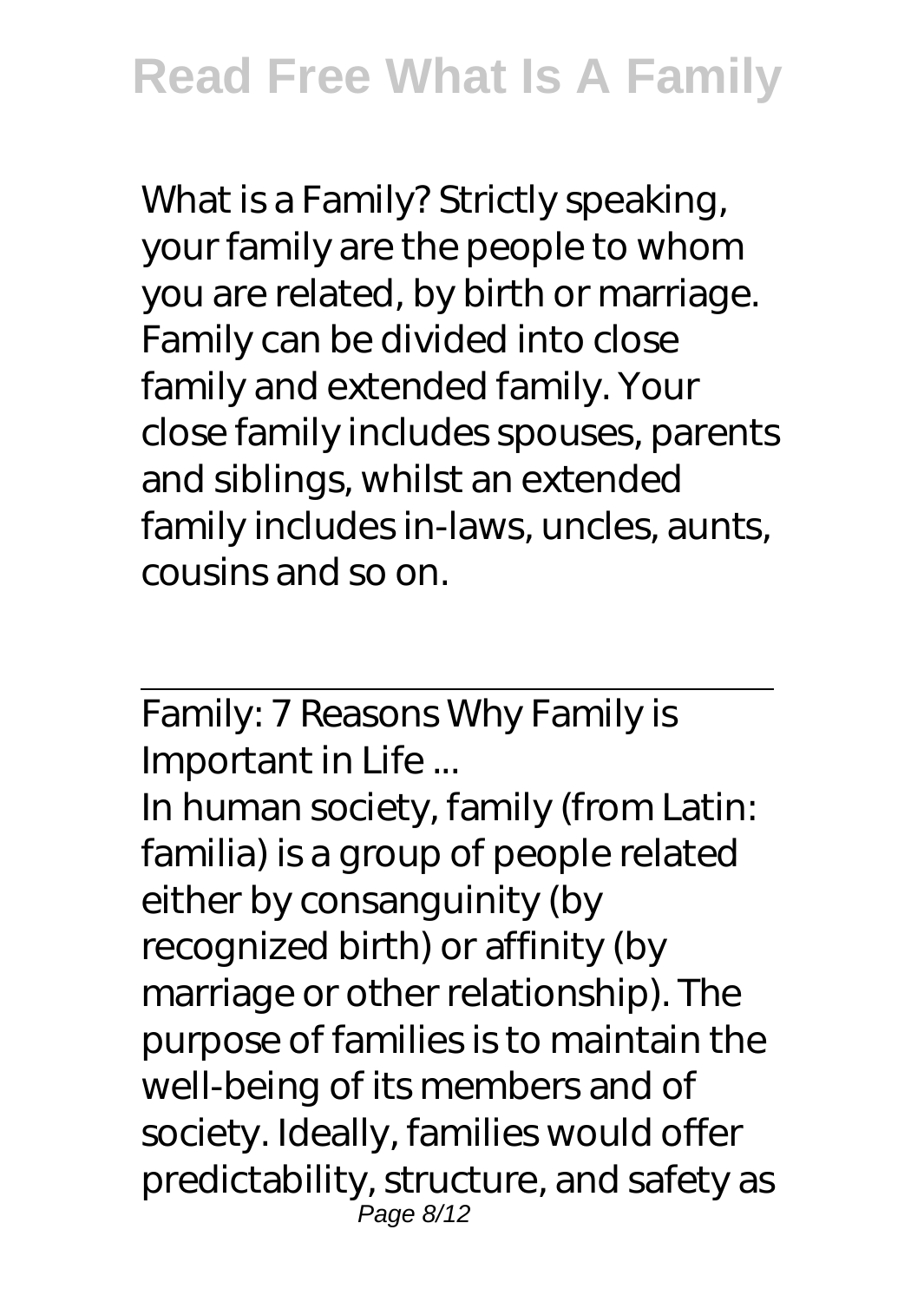members mature and participate in the community.

Family - Wikipedia family members such as those who share a place of residence, or who are related through blood ties or legal contracts. A commonly used definition is that of the

What is a Family? (pdf) - Purdue **University** 

The family is both the fundamental unit of society as well as the root of culture. It... is a perpetual source of encouragement, advocacy, assurance, and emotional refueling that empowers a child to venture with confidence into the greater world and to become all that he can be. Page 9/12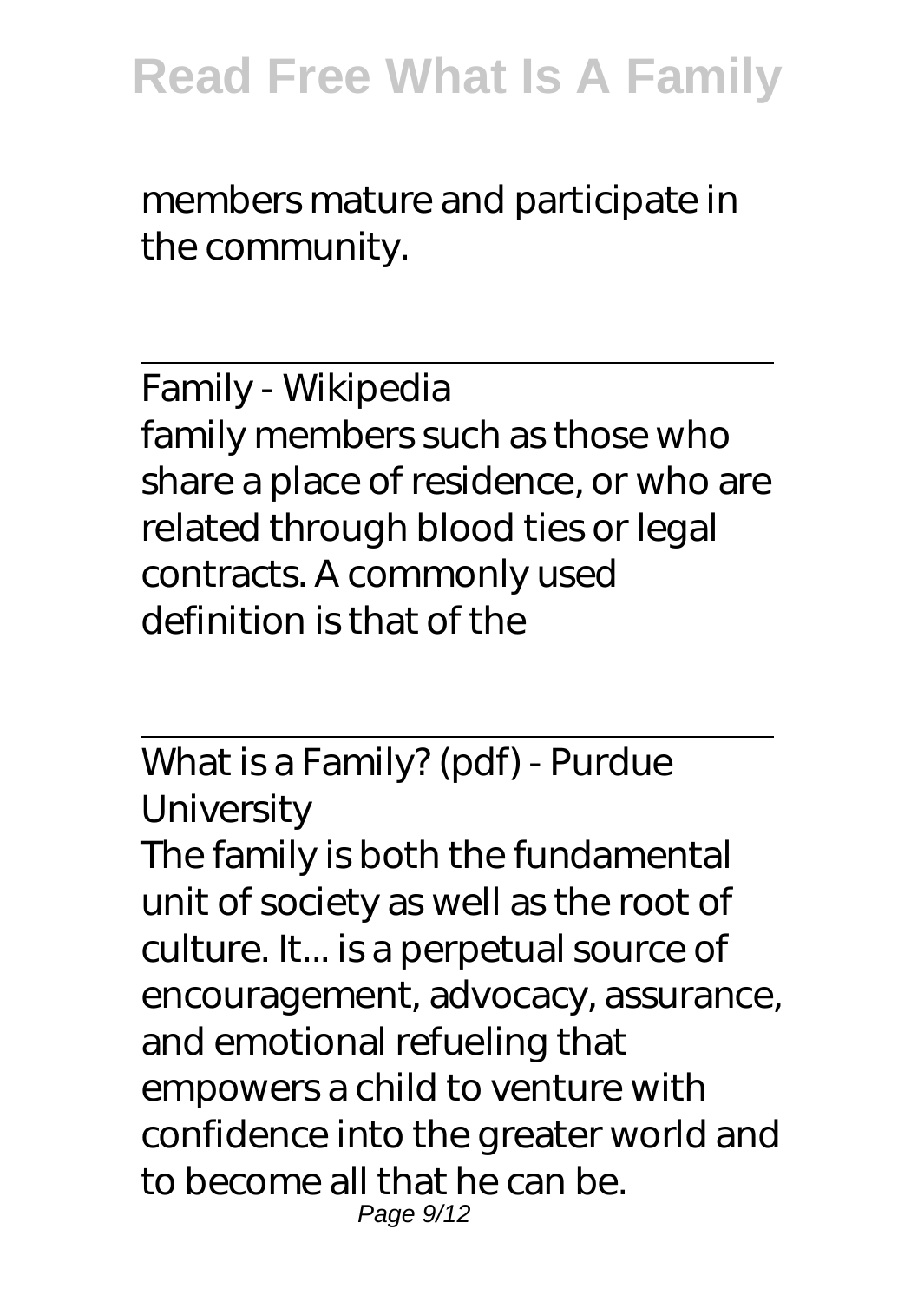#### MARIANNE E. NEIFERT, Dr. Mom's Parenting Guide 25 likes

Family Quotes - Notable Quotes The extended family structure consists of two or more adults who are related, either by blood or marriage, living in the same home. This family includes many relatives living together and working toward common goals, such as raising the children and keeping up with the household duties.

### Types of Family Structures | LoveToKnow

Family for me represents the foundation of self, and a unity of acceptance, unconditional sacrifices, joy, support and love that is built on a Page 10/12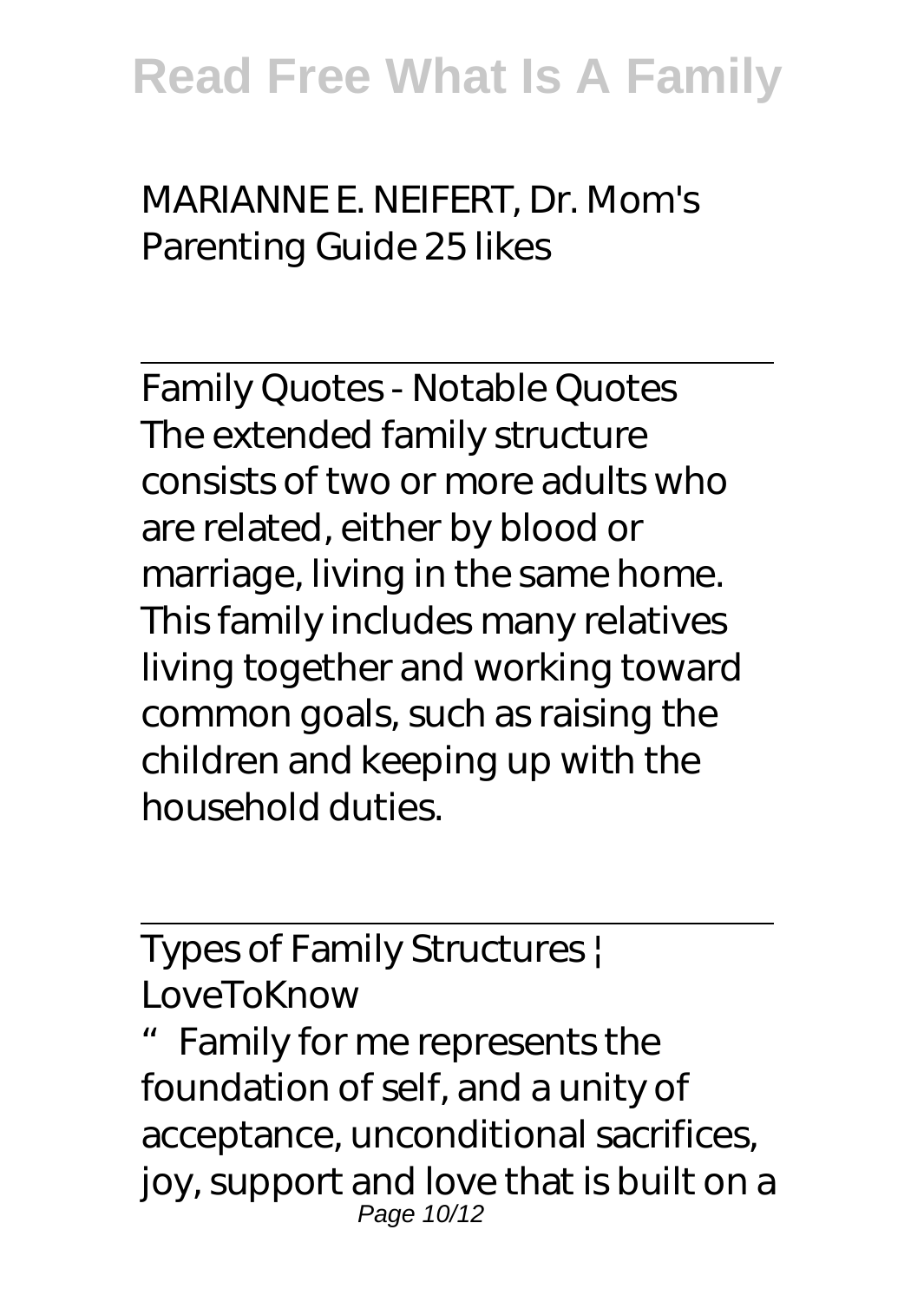continuum of resilience, and journey in humility from the past, current and future generations."

What does family mean to you? — Be Strong Families Get a family visa for the UK, live with your spouse or relative - eligibility, proof, renewing, financial and English language requirements.

Family visas: apply, extend or switch - GOV.UK

A mere search on Bing can give us a definition or two, but it is more than "parents and children," more than "common ancestors." Agreeably, family is important. It is a title given to those we hold dearly to our hearts. We extend it to those who come into Page 11/12